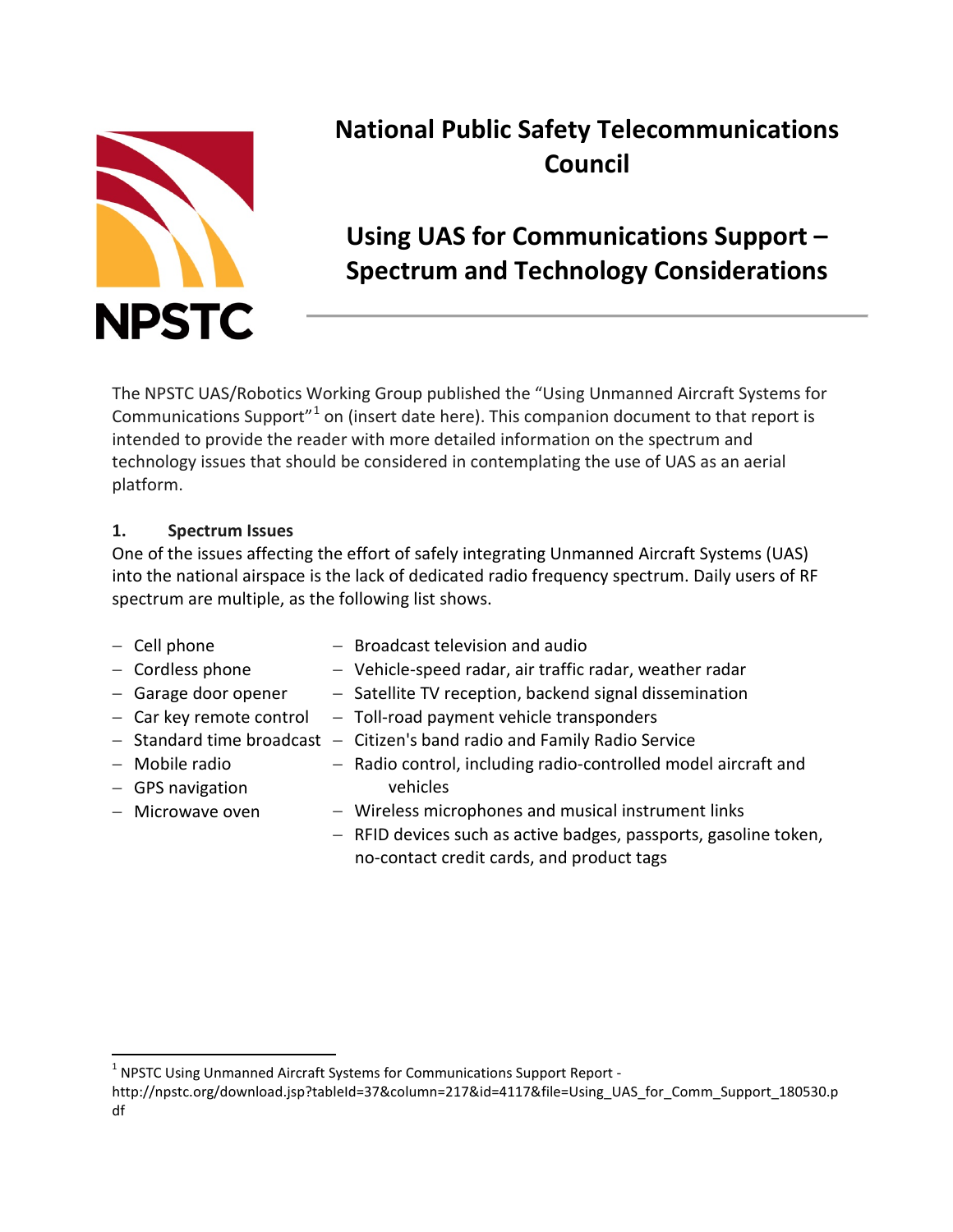

As the spectrum chart above illustrates, UAS currently use unprotected radio frequency spectrum and remain vulnerable to unintentional (i.e., environmental or technological) or intentional (i.e., terrorist or hostile) interference. This is of paramount security concern for public safety users as interruption of radio transmissions of the command and control signal can disengage the UAS control mechanism which may result in loss of a communications link or a "lost link" scenario.

In a "lost link" scenario, UAS generally have pre-programmed maneuvers that direct the aircraft to hover or circle in the airspace for a certain period of time to reestablish its radio link. If the link is not reestablished, then the UAS will return to its launch location or execute an intentional flight termination at its current location.

Several categories of control, status, and data messages are required in order to ensure successful UAS missions:

- Initialization, configuration, and mission upload messages exchanged pre‐flight or during flight as necessary if the operating mode or configuration of the aircraft is changed.
- Control messages sent to adjust the aircraft and its engines which occur at a frequency relative to the level of autonomy of the aircraft control mechanism.
- Status messages sent back by the aircraft.
- Payload, i.e., video, photographs, aerial communications, environmental, and/or sensory measurements, etc.

<span id="page-1-0"></span> $\frac{1}{2}$  Graphics: Spectrum Issues, "Daily Users of RF Spectrum," used by permission from: www.afcea.org/events/documents/MILCOM2015PPTDrozd-ANDROIII.pdf http://www.androcs.com ANDRO Computational Solutions, Andrew Drozd, President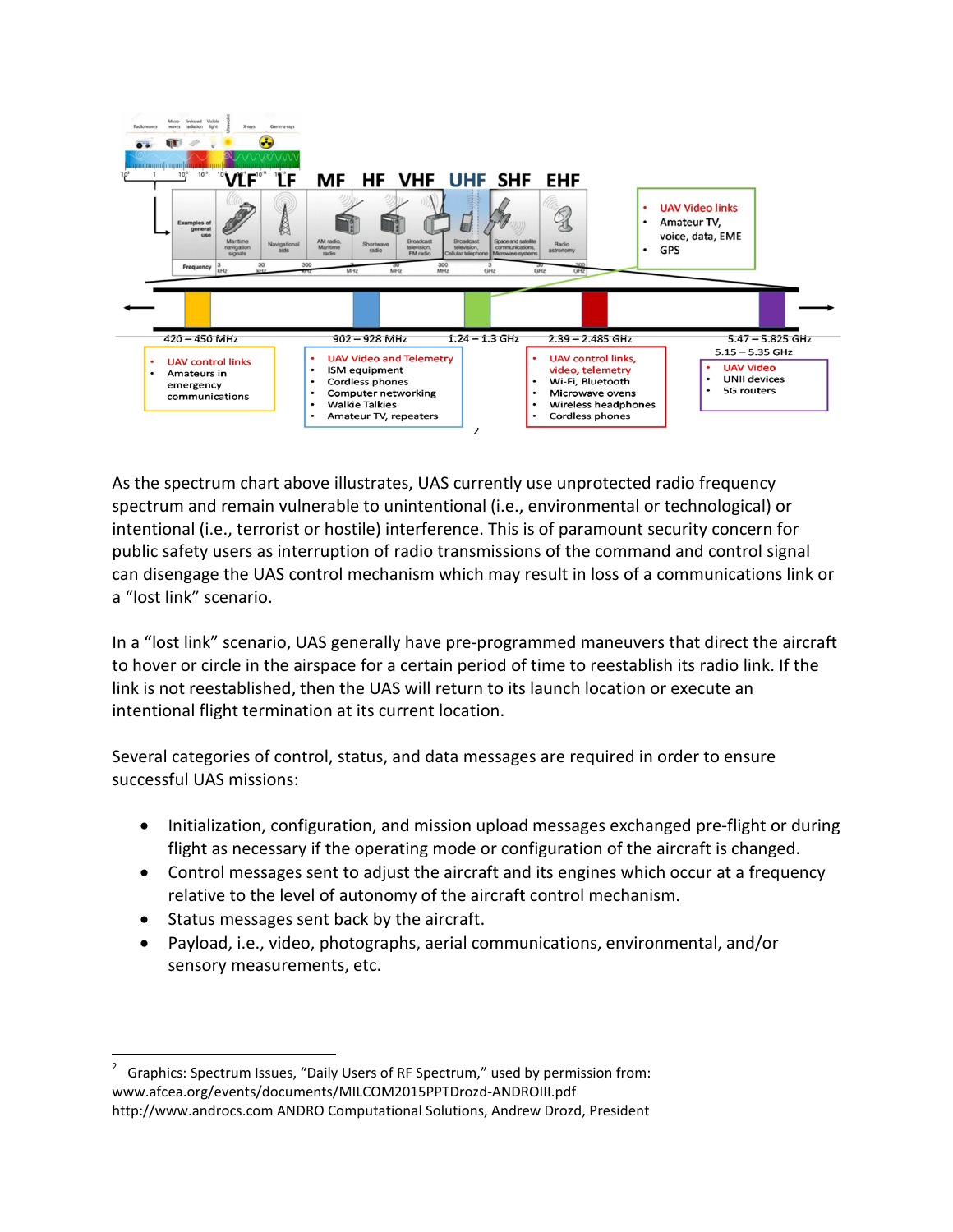These data messages report dynamic changes in aircraft movements, direction, orientation, engine operation, and valuable mission information. These messages can be sent in varying frequency depending upon manufacturer specifications, aircraft operations, and aircraft control mechanism.

For example, typical update rates range from 1 to 20 times per second for critical parameters according to UAS manufacturers, where 1 per second would be appropriate for a fully autonomous aircraft and 20 per second would apply to a manually flown UAS. These update rates are the major drivers in determining aggregate aircraft to ground data rate, or bandwidth.

Command and telemetry bandwidth is considered separate from payload (such as video camera, photography, and aerial communications) bandwidth.

Command and telemetry bandwidth can be accommodated by a 56 kb/sec link, while payload bandwidth is usually much larger, up to 8 Mb/sec for a high quality video link.

For continuous safe and secure operations of UAS under both Line of Sight (LoS) and Beyond Line of Sight (BLoS) conditions, three types of radio communications between UAS and Unmanned Aircraft Control Station (UACS) are required:

• Air traffic control (ATC) relay.

 $\overline{\phantom{a}}$ 

- Command and control (C2 or C&C).
- Sense and avoid (S&A) functionality (ITU-R), or detect and avoid (DAA) functionality (ICAO, RTCA).

It is dependent upon each UAS vendor whether to combine two or more of these functions into a common physical link, so designs may vary based upon manufacturer.

## **2. Spectrum Needed for Command and Control**

Command and control (C2) represents the link between the Unmanned Aircraft Control Station (UACS) subsystem and the UAS. There are two types of C2 communication links, see example.<sup>[3](#page-2-0)</sup>

- Uplink**:** Sends commands to aircraft for flight / navigation equipment control (NAVAID); UACS to UAS allowing UACS to communicate with ATC; DAA data uplink allows UACS to control operation per flight conditions; typically, small amounts of data/bps.
- Downlink**:** Sends telemetry (e.g., flight status) from the UAS to UACS; ATC information from the UAS to the UACS; DAA data downlink from UAS to UACS which indicates DAA

<span id="page-2-0"></span> $3$  ITU-R M.2171, "Characteristics of unmanned aircraft systems and spectrum requirements to support their safe operation in non-segregated airspace,"2009.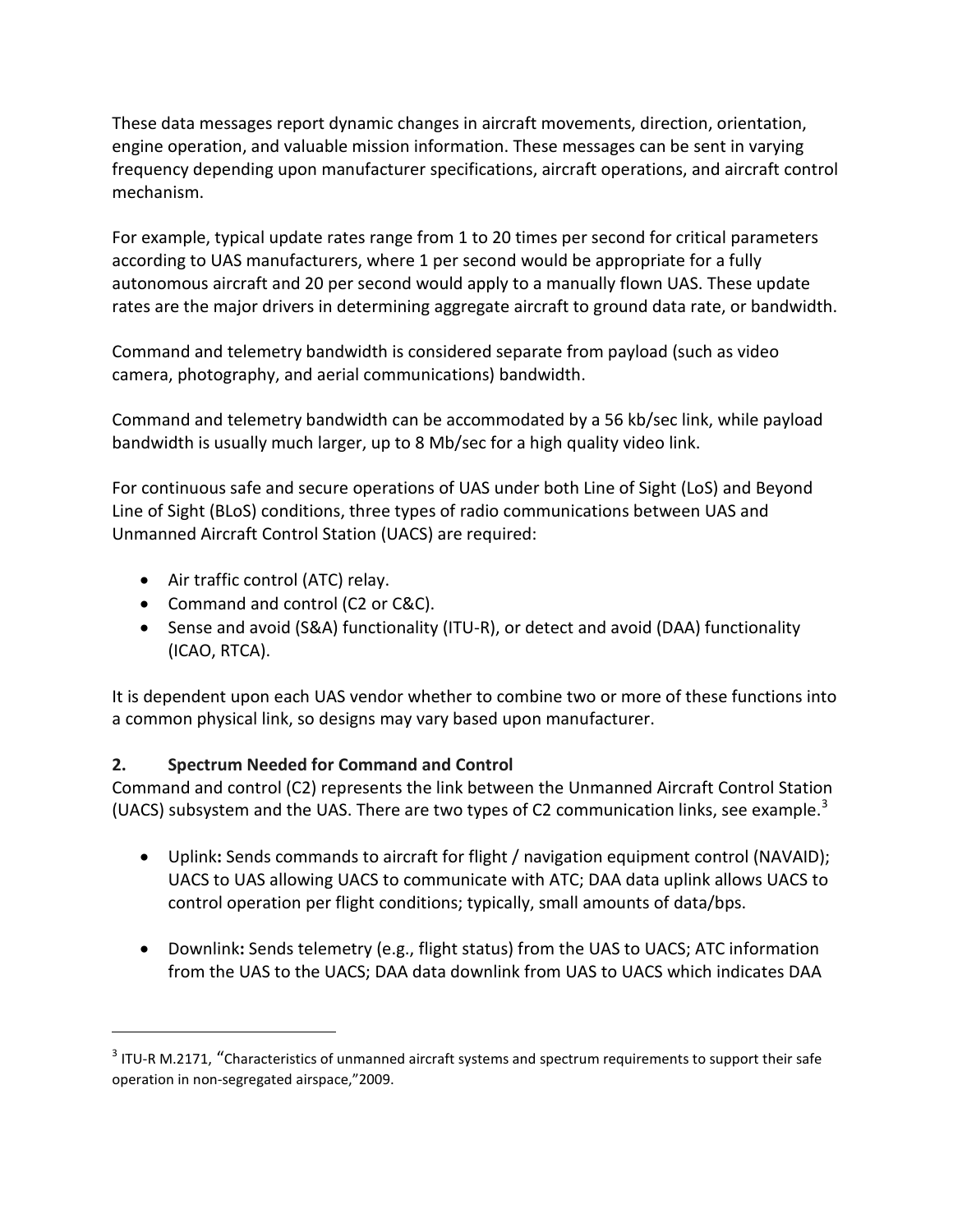function operates as desired; may send video in some cases (C2, DAA); typically, larger amounts of data/bps.



The above illustration is for line-of-sight (LoS) communications with no reliance on a satellite or any wide-area wireless infrastructure, e.g., a cellular network. Reliance on the latter scheme is needed for Beyond LoS.

Spectrum requirements for UAS command and control as determined by ITU-R in REP-M.2171-2009, Table 8., are estimated at 34 MHz total, which is comprised of UACS to UAS = 4.6 MHz (Uplink) and UAS to UACS = 29.[4](#page-3-0) MHz (Downlink), excluding payload video.<sup>4</sup>

NASA estimates this spectrum requirement slightly lower in NASA/CR – 2008-214841 at a total of 24 MHz, so estimates of spectrum requirements run between 24 MHz – 34 MHz for UAS command and control, for terrestrial or LoS operations.

For Satellite (SAT) operations or BLoS, ITU-R estimates a total maximum requirement of 56 MHz, according to methodologies estimating total spectrum requirements.

For examples of ITU-R LoS terrestrial simulations, refer to the table below, with addition of safety margin computation *E*, from ITU-R in REP-M.2171-2009, indicates an aggregate spectrum estimate falling between 24 MHz to 34 MHz estimate.<sup>[5](#page-3-1)</sup>

<span id="page-3-0"></span> $4$  This is an aggregate bandwidth estimate for multiple UAS, not for a single UAS. Estimates assume frequency reuse.

<span id="page-3-1"></span><sup>5</sup> https://www.itu.int/en/ITU-R/space/snl/Documents/R-REP-M.2171-2009-PDF-E.pdf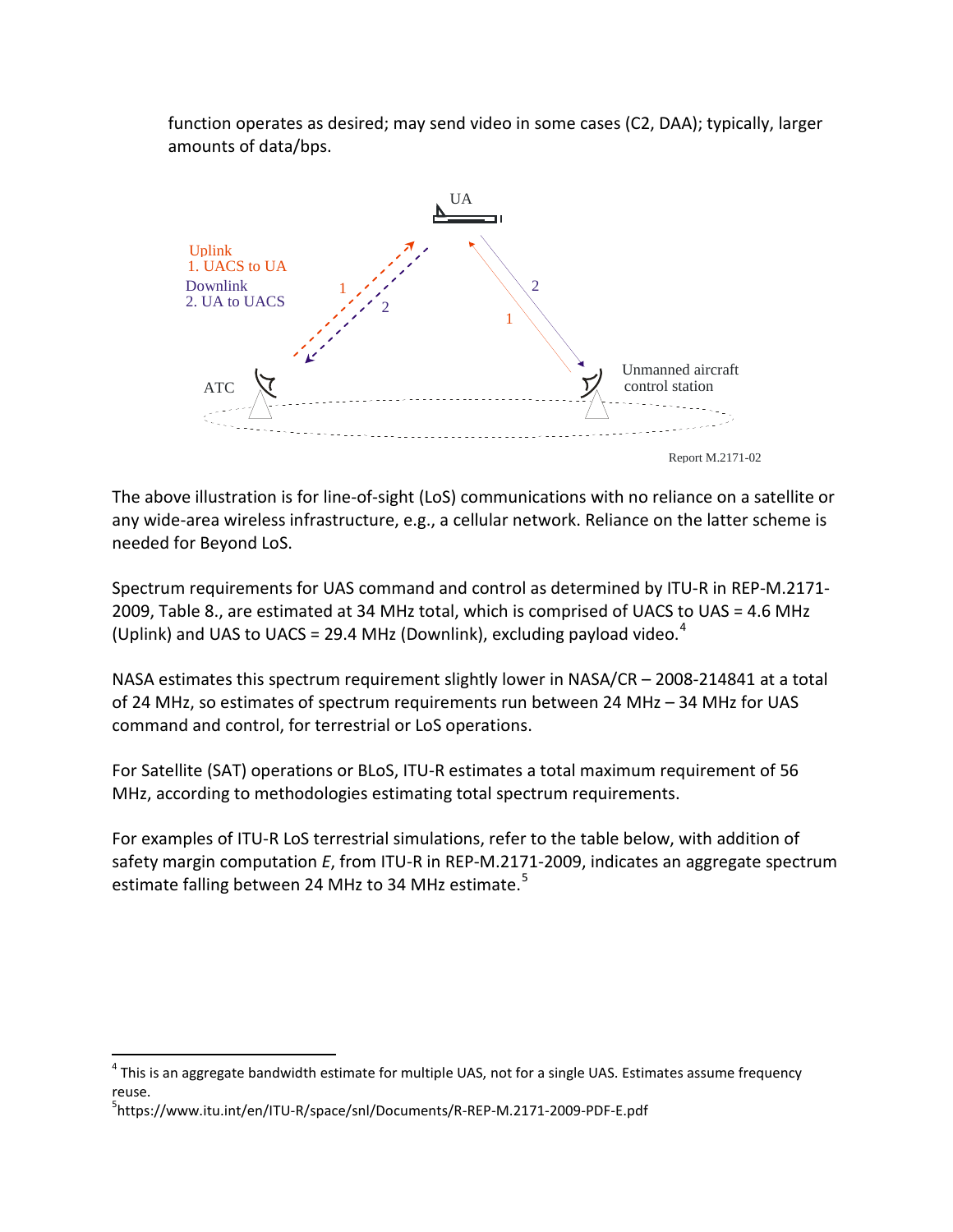| <b>Functional Category</b> | <b>Traffic class</b>        | Number (M) of<br>mutually visible<br>equipped UA | <b>Assumed</b><br>frequency-<br>assignment<br>efficiency E | Aggregate<br>bandwidth<br>(MHz)<br>$W = VM/E$ |
|----------------------------|-----------------------------|--------------------------------------------------|------------------------------------------------------------|-----------------------------------------------|
| Command and control        | Control data                | 128                                              | 0.7                                                        | 1.36                                          |
|                            | NavAid data                 | 77                                               | 0.7                                                        | 0.25                                          |
|                            | ATC voice relay             | 98                                               | 0.7                                                        | 2.69                                          |
| ATC relay                  | ATS data relay              | 98                                               | 0.7                                                        | 0.03                                          |
| Sense and avoid            | Target tracks               | 116                                              | 0.7                                                        | 6.05                                          |
|                            | Airborne weather radar data | 37                                               | 0.7                                                        | 0.46                                          |
|                            | Non-payload video           | 116                                              | 0.7                                                        | 17.00                                         |
| Total                      |                             |                                                  |                                                            | 27.84                                         |

## **4. Spectrum Needed to Carry Data to Network**

Public safety payload data requirements for UAS business cases include video for surveillance, infrared and night vision, communications links, and auto recording of sensor information for privacy audits and use as evidence.

The FCC regulates the use of LMR frequencies in airborne vehicles including limitations on radiated power and height of operations.

Airborne LMR platforms operating at higher altitudes have the potential of causing significant interference to other networks.

## **5. Technical Issues**

Flying a UAS high above ground, i.e., above the terrestrial infrastructure and other obstacles, is likely to create higher levels of interference than engineers expected during the design and planning of the terrestrial network. Interference is higher because, as they propagate through the air, signals from the UAS do not suffer as much attenuation or variations as signals transmitted for ground operations. More particularly, any attempt at operating a UAS in the same spectrum block as the terrestrial system represents a high risk to ground operations.

## **6 UAS and LTE**

Because of favorable propagation conditions, which are not unique to LTE, an airborne LTE device could block the receiver of the terrestrial base station(s) as well as interfere with adjacent services.<sup>[6](#page-4-0)</sup> This is depicted below.

<span id="page-4-0"></span> $6$  LTE uses power control but a UAS can go up and down and often will have line of sight (except in dense urban areas) to more than one site/sector.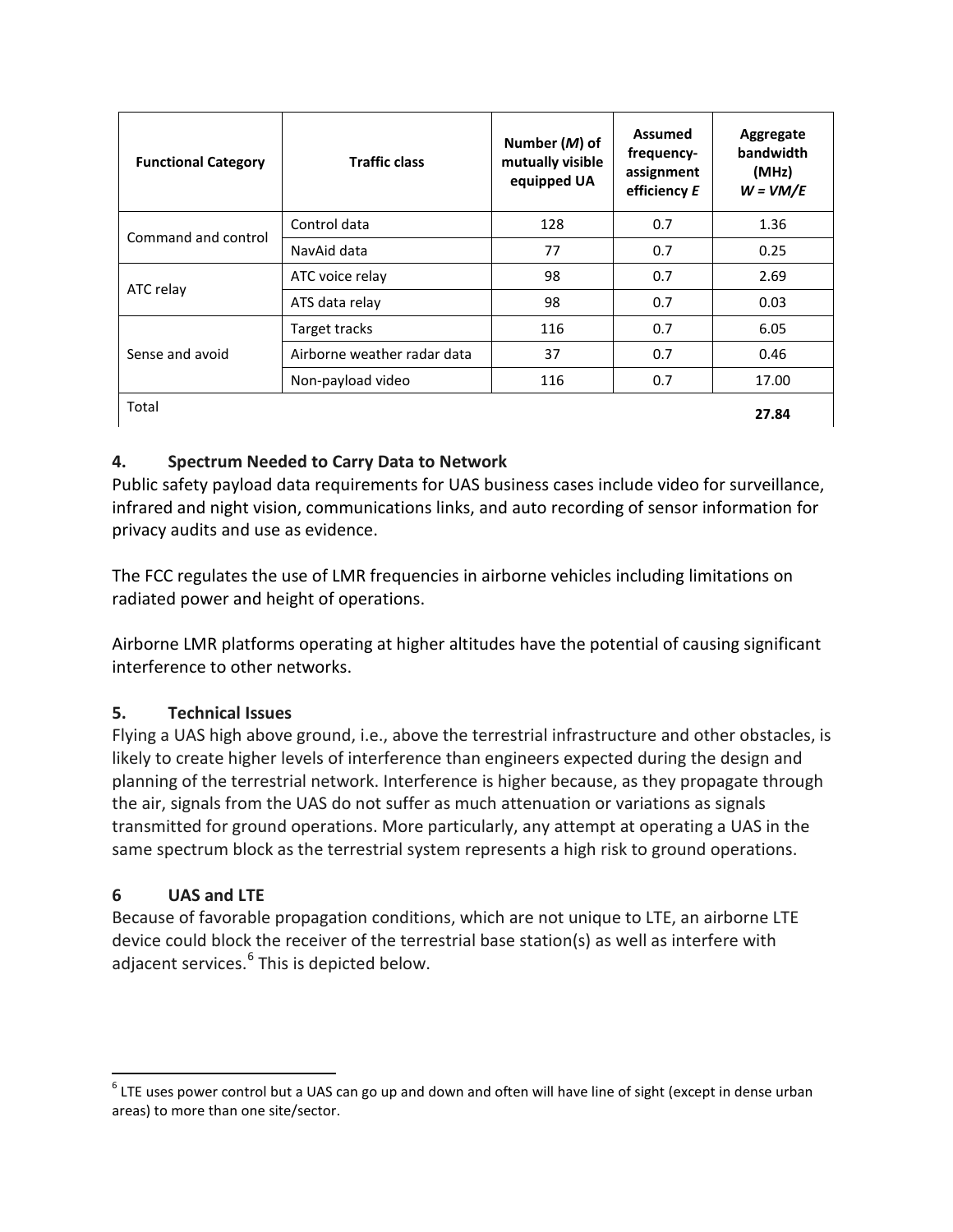

Although interference risks are much reduced when UASs are deployed in times of disaster, i.e., when the terrestrial infrastructure is partially down, the potential for disrupting device-todevice communications exists. The (interference) risk is higher when multiple UASs are hovering in the same area, which may be the case if multiple agencies bring their own UAS to an incident scene.

This is not to say that the use of in-band (or same band) LTE operation by UAS will never work with an existing LTE infrastructure designed for terrestrial services, but the use of in-band UAS operations cannot be generalized to all situations and for all environments.<sup>[7](#page-5-0)</sup>

What applies to an airborne device is certainly applicable to the (higher-power) airborne base station. Since the base station transmits a variety of signaling information, which are essential for basic connectivity, the case for a dedicated air-to-ground spectrum block becomes more critical for proper, and consistent, UAS operations.<sup>[8](#page-5-1)</sup>

All wireless systems intended for air-to-ground operations, including LMR networks, use dedicated spectrum. While the buildout of a custom infrastructure for air-to-ground services will provide adequate interference protection from airborne devices transmissions, an airborne base station presents a higher interference risk.<sup>[9](#page-5-2)</sup> The interference risk is reduced if the airborne base station is hovering over an area with no ground base stations, e.g., to provide coverage, but it increases if there is an attempt a deploying the same platform over an existing network footprint, e.g., to augment the system capacity.  $^{10}$  $^{10}$  $^{10}$ 

More importantly, except for satellite links, a dedicated wide-area network infrastructure represents the only approach for beyond visual line of sight operations. The use of technologies

<span id="page-5-0"></span> $<sup>7</sup>$  In-band: The same spectrum frequencies are used for air-to-ground and ground operations (e.g., FirstNet's Band</sup> 14).<br><sup>8</sup> See for example the future UK Emergency Services Network (ESN) network which will use the dedicated 2.3 GHz

<span id="page-5-1"></span>band for air-to-ground LTE services. The number of required sites represents a fraction of the number of sites

<span id="page-5-2"></span>required for terrestrial operations.<br><sup>9</sup> See Use-Cases 5a, 5b, and 5c for "Search and Rescue" which are described in the 2017 NPSTC BBDS Report.<br><sup>10</sup> The use of autonomous UAS each carrying base station, or a full LTE syst

<span id="page-5-3"></span>for UAS-to-UAS communications links is certainly a future possibility. The mobile-satellite Iridium system is a perfect example.